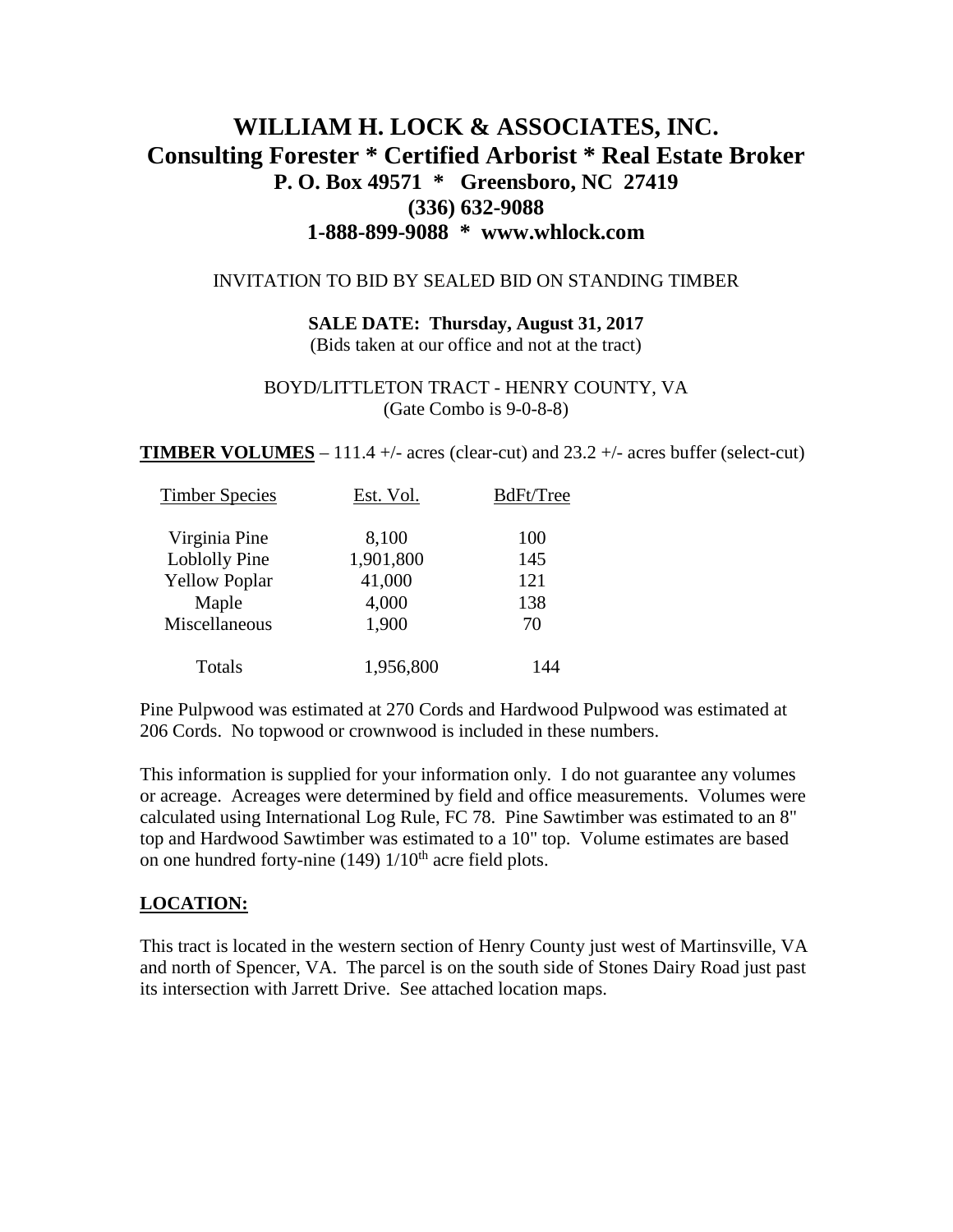Page Two Boyd/Littleton Tract - Timber Sale Sale Date: Thursday – August 31, 2017 at 11:00 am at our office

#### **BIDS:**

The Boyd/Littleton Tract is being sold on a lump sum, sealed bid basis. Bids will be accepted by **regular mail** if received by 5:00 pm on Wednesday, August 30, 2017 **OR** bids will be accepted by **email [\(whlock@whlock.com\)](mailto:whlock@whlock.com), telephone (336-632-9088), fax (336-632-9088), or in person** at my office until 11:00 am on Thursday, August 31, 2017. At 11:00 am on Thursday, August 31, 2017 all bids received will be recorded. The successful bidder will be notified within 24 hours of the bid openings. A 10% deposit may be requested to be delivered to John L. Gregory, III attorney in Martinsville, VA within 72 hours of the bid opening and he will be handling the timber sale closing. The balance of the sales price is to be delivered at the sale closing. The seller reserves the right to refuse or accept any and all bids. Seller will consider all bids. The seller will be responsible for the timber deed preparation, forestry consultant fee and Seller's attorney closing fees. The buyer will be responsible for all other closing costs. A \$2,500 performance deposit will be payable at closing and held in a non-interest bearing trust account by the above attorney until satisfactory completion of logging. The performance deposit does not limit the buyer's liability.

## **PLACE OF SALE:**

The timber sale will be held at the office of William H. Lock & Associates, Inc. in Greensboro, NC. The office address is 375 S. Swing Road, Greensboro, NC 27409. Telephone and Fax: 336-632-9088; [Email-whlock@whlock.com](mailto:Email-whlock@whlock.com)

## **CONDITIONS OF SALE**:

1. The Buyer shall have up to 24 months from the date of the timber deed to cut and remove all merchantable timber. The sale boundaries have been marked with pink or orange flagging and/or red paint. No flagged or painted trees marking the sale boundaries and no trees outside the flagged or painted trees are to be harvested. Creek buffers within the clear-cut "sale areas" are marked with blue paint. No blue painted trees are to be cut or harvested. All pine of any size and hardwoods  $> 16$ " diameter breast height (dbh) may be removed from these buffer areas provided all VA Best Management Practices and any applicable River Basin Rules are followed.

2. The Buyer may access the tract from Stones Dairy Road along the existing woods road. All access routes will need to be installed and/or maintained according to all Virginia Best Management Practices. All existing roadways must be left in similar condition, reasonable wear and tear accepted, at the completion of the harvesting operation. Call W.H. Lock if questions concerning access routes. At the completion of the harvesting operation, interior roads must be left in stable satisfactory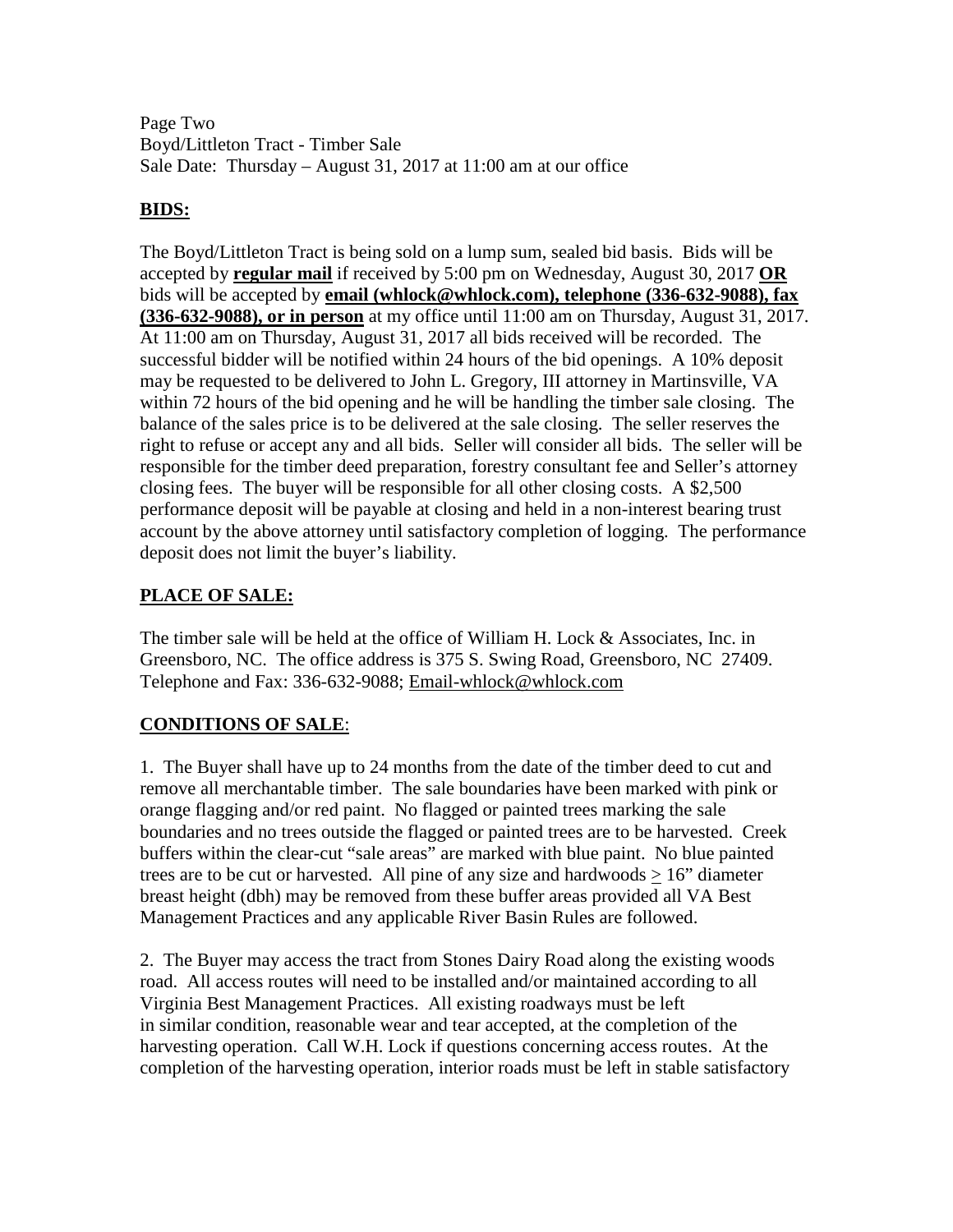Page Three Boyd/Littleton Tract - Timber Sale Sale Date: Thursday – August 31, 2017 at 11:00 am at our office

condition for parcel access. Virginia Best Management Practices should be followed for roadway stabilization and erosion control. NOTE: In the event that the "OUT" areas are sold and harvested during the term of this harvest, the "scrub" area just inside the tract entrance may need to be shared as a possible deck/trailer park site.

3. The Buyer is responsible for maintaining a clean site. No equipment parts, trash, tires or other non-forest debris shall be left on the property as a result of the harvesting operation. It shall be the Buyer's responsibility to clean up any hazardous material or chemical waste spills including but not limited to Diesel Fuel, Hydraulic Fluid, Machine Oil, and/or Gasoline upon the subject property if they resulted from the harvesting operation. Responsibility will include any required remediation including but not limited to the removal of contaminated soils.

4. The Buyer is responsible for following all Federal, State, and local regulations regarding timber harvesting activities. Buyer is responsible for harvest notification required under Virginia law and for obtaining any other necessary permits or licenses required for timber harvesting. All logging operations must conform to Virginia Best Management Practices. In the event that a non-compliance situation is identified on the tract as a result of the harvesting operation, William H. Lock & Associates, Inc. will have the express right to suspend the harvesting operation until the situation is brought into compliance. No trees or other logging debris shall be left in or across the property boundary, sale cutting lines or access roads.

5. All sale boundaries are marked with pink or orange flagging and/or red paint. No flagged or painted trees denoting the sale boundary shall be cut and no trees outside the boundary lines shall be cut. If trees marking the property lines or sale boundary are cut, Virginia timber trespass laws may apply. No trees shall be cut to fall on a neighboring landowner's property or where potential damage may occur. If existing property corners are damaged or removed as a result of the harvesting operation, Buyer agrees to replace the markers at the correct surveyed location at their own expense.

6. Buyer agrees to notify William H. Lock & Associates, Inc., P. O. Box 49571, Greensboro, NC 27419 at least 3 days in advance of the beginning of the harvesting operation and at least 3 days in advance of the completion of the harvesting operation. Telephone numbers are Office: (336) 632-9088. The buyer and/or logger must complete a pre-harvest inspection with WHL  $\&$  Associates prior to beginning any logging activity.

7. Seller reserves the right to require the termination of all timber harvesting in the event that weather conditions cause the land to become so wet that continued logging will cause excessive site damage and rutting. Seller agrees to extend the cutting time automatically for the number of days of required termination if he exercises this item. If work is